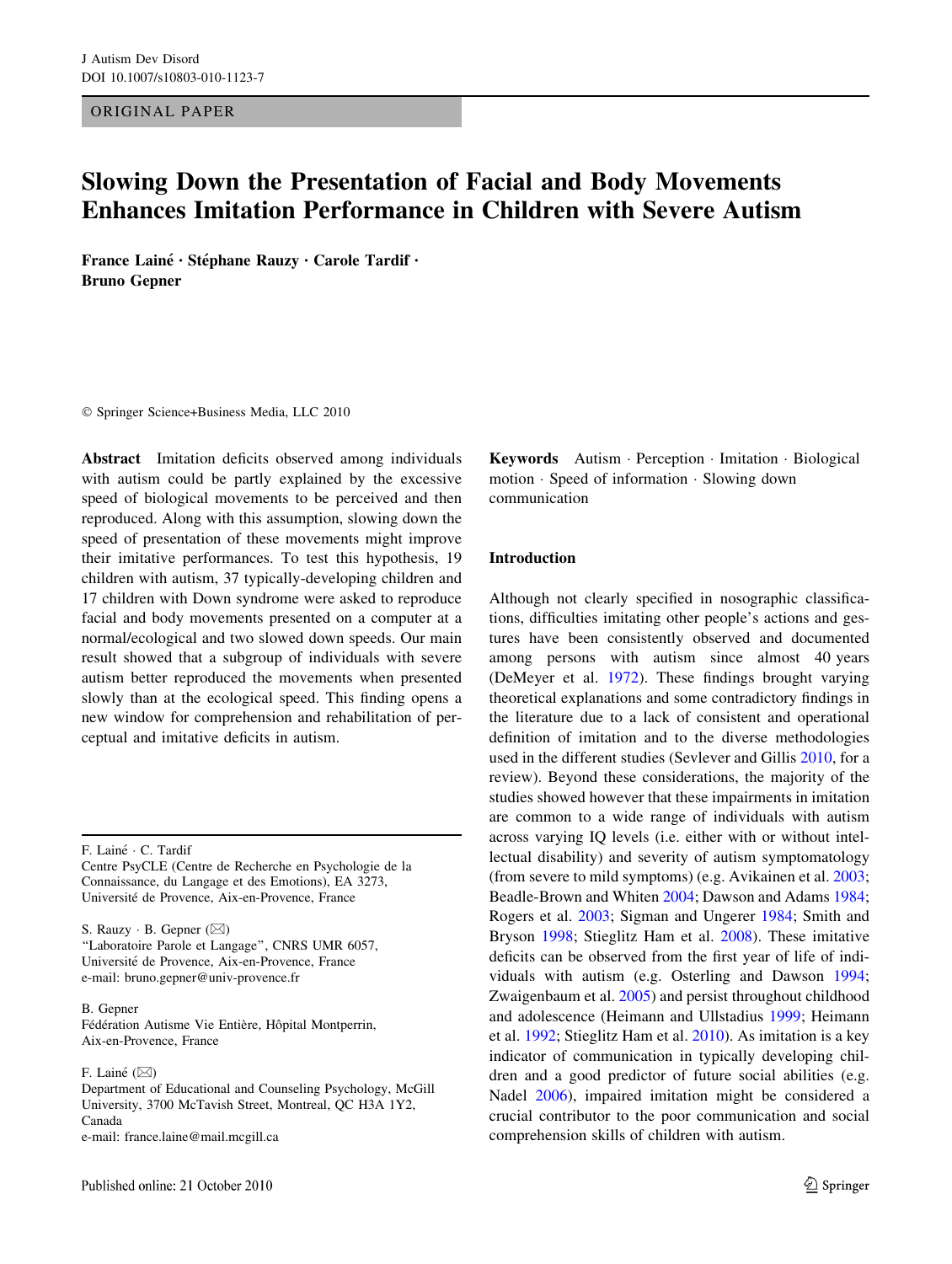Imitation deficit among children with autism was first supposed to be due to a lack of symbolic representation (Ohta [1987](#page-12-0)) and was later seen as the first manifestation of a deficit in self-other mapping, creating a cascading effect in subsequent social skills (emotion-sharing, joint attention, theory of mind; Rogers and Pennington [1991](#page-12-0)). In the last decade, several studies suggested that imitation deficit in autism may be explained by a disorder in perception– action coupling due to a dysfunction of the mirror neuron system, which might lead to the self-other mapping deficit in autism (Oberman and Ramachandran [2007\)](#page-12-0). According to this theory, individuals with autism should have impairments in both recognition and imitation of gestures. However, in a study aimed at exploring the relationship between gesture recognition and imitation, it was shown no correlation between these two variables, at least for some types of gestures (communicative gestures and gestures related to object use), demonstrating that imitative deficit of these types of gestures should be attributable to motor dyspraxia rather than to sensory motor integration deficit (Stieglitz Ham et al. [2010\)](#page-13-0). Another study showed that individuals with autism were as much impaired in making a gesture in demand as in making it by imitation, demonstrating that the implication of a mirror neuron system dysfunction in the imitation deficit among individuals with autism is not found (Leighton et al. [2008](#page-12-0)). Questions have also been raised as to whether deficits in imitation reflect more neurological impairments or perceptual, sensory motor integration or motor difficulties (Smith and Bryson [1994;](#page-13-0) Vanvuchelen et al. [2007\)](#page-13-0).

Impairments in attentional or perceptual processes, i.e. the first stages of the imitation process, might contribute importantly to the deficit of imitation in autism (see Vivanti et al. [2008](#page-13-0), for a detailed description). If this perception does not take place correctly or is distorted, the cascading processes cannot be intact. More precisely, perception of another's action is contingent on the ability to process the movement involved in this action, which can be considered a biological motion, because it is a movement from an animate being.

In the current study, the focus is on the physical aspect of imitation rather than on its meaning or familiarity. The dual-route model of praxis processing proposes that two processes are involved in imitation (Rumiati and Tessari [2002\)](#page-13-0). After the visual analysis, if the imitation concerns a meaningless action, i.e. that do not convey any general significance or goal and can be described only in terms of postures (Gowen et al. [2008](#page-11-0)), action is imitated only using the processing route leading to the motor system, whereas if the imitation concerns a meaningful action, i.e. that has a semantic association, social significance or goal (Gowen et al. [2008](#page-11-0)), the action is imitated using both direct (nonsemantic route) and semantic route. In fact, meaningful

actions are stored in the long-term memory because they have been previously acquired. An example of a meaningless gesture might be striking each thigh with each hand in turn, whereas a meaningful one would include social significance or a goal, such as waving goodbye. More attention would be paid to the movement of the unfamiliar action of striking the thigh (meaningless action) to ascertain details such as the number of strikes or the amplitude of the movement, and less attention would be paid to the movement itself for a familiar gesture such as waving goodbye, which can be understood and reproduced with less accuracy. In this manner, understanding and reproducing meaningless gestures entail more attention to the execution of the movement, whereas meaningful gestures are imitated with respect to their goal even if details are ignored (Grézès et al. [1999;](#page-12-0) Bekkering et al. [2000](#page-11-0)). A recent study showed that movement changes were reflected more accurately in the imitation of non-goal meaningless actions which can be attributed to direct visuomotor mapping of the action (Wild et al. [2010](#page-13-0)). Some studies showed that individuals with autism are more impaired in reproducing meaningless gestures (see Williams et al. [2004](#page-13-0), for a review) whereas some other studies showed that they are impaired in the imitation of both meaningless gestures and meaningful ones (e.g. Vivanti et al. [2008](#page-13-0); Stieglitz Ham et al. [2010\)](#page-13-0).

Given that the aim of the present study is to examine the role of movement perception and especially the influence of the speed of gestures' presentation on imitation performances among individuals with autism, we chose to focus on meaningless gestures rather than on meaningful ones.

Impairments in Biological Motion Perception Among Persons with Autism

A growing body of fMRI and behavioral studies indicates that individuals with autism spectrum disorders (ASD) experience difficulty perceiving biological movements displayed either through point-light animations (e.g. Blake et al. [2003](#page-11-0); Freitag et al. [2008;](#page-11-0) Herrington et al. [2007](#page-12-0); Klin et al. [2009\)](#page-12-0), or through real facial or body movements (Gepner et al. [2001](#page-11-0)). Impairments in biological motion perception among individuals with ASD could originally be due to problems in the perception and on-line processing of rapid movements or changes occurring in their visual environment (e.g. Gepner et al. [1995;](#page-11-0) Gepner and Mestre [2002a,](#page-11-0) b; Rinehart et al. [2010](#page-12-0)). As previously suggested (Welsh et al.  $2005$ ; Gepner and Féron [2009](#page-11-0)), such basic impairments would also result in slowed speed of information processing that was ascertained in several attentional, perceptual and cognitive tasks (Dawson et al. [2005](#page-11-0); McPartland et al. [2004](#page-12-0); Webb et al. [2006\)](#page-13-0). Consequently, slowing down the presentation of biological movements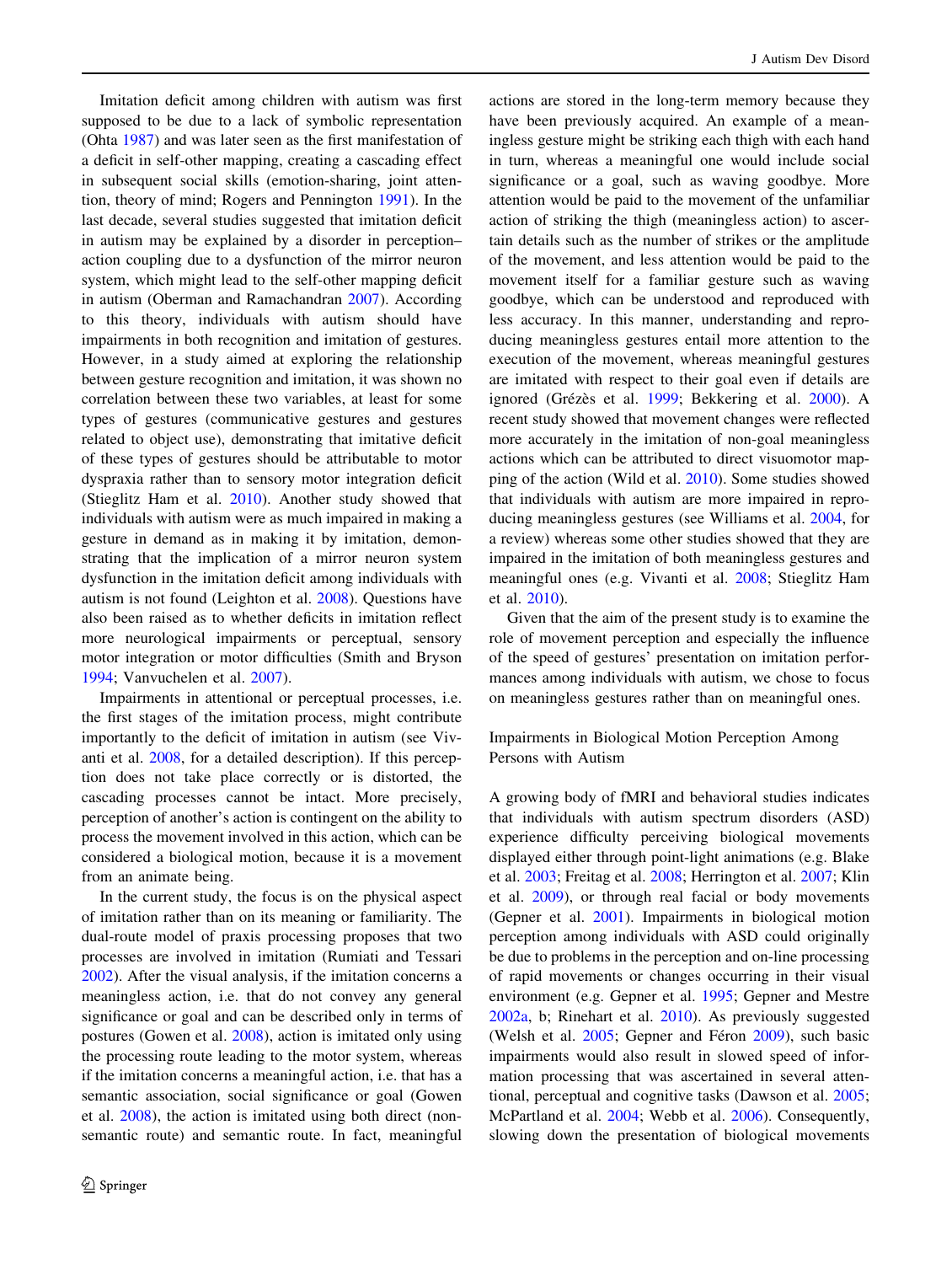may enhance their motion perception. Previous studies showed that, compared to typically developing children, children with autism better recognized and spontaneously imitated emotional and non-emotional facial expressions when they were presented slowly than when they were presented at a standard speed (Gepner et al. [2001](#page-11-0); Lainé et al. [2008a;](#page-12-0) Tardif et al. [2007](#page-13-0)). Furthermore, the degree of autism severity may be linked to the level of deficit in biological motion perception (as also shown by Blake et al. [2003\)](#page-11-0), with the more severely affected children benefiting the most from a slower presentation speed in terms of performances on tasks of facial expressions recognition and of spontaneous imitation.

Based on the notion of impaired processing of biological motion among persons with autism, we hypothesized that, as it was the case with spontaneous imitation, requested imitation would be improved when the speed of presentation of the movement is slower. In a pilot study, it was found an improvement in the imitation of gestures by children with autism when gestures were presented slowly, whereas the speed of presentation had no impact on the imitation performances of typically developing children matched with the former on verbal and nonverbal mental age (Lainé et al. [2008b\)](#page-12-0). However, this study cannot reveal whether the benefit of slowed down presentation was related to the developmental delay associated to autism, or to the autistic symptomatology per se. As the evidence that IQ is related to the speed of information processing, with the lower IQ being related to slower reaction times among adults and children with (Kail [1992\)](#page-12-0) and without intellectual disability (Grudnik and Kranzler [2001\)](#page-12-0), individuals with intellectual disabilities might also need to perceive stimuli more slowly than individuals with average IQs. Accordingly, in order to control for IQ effects, we compared imitative performances of individuals with autism with those of persons with Down syndrome, a homogeneous intellectual disability (ID) of known etiology.

According to these observations, the present study included four aims. One was to investigate facial and body imitation in relatively low functioning children and adolescents with autism as compared to typically developing children and children and adolescents with ID, with the groups matched on verbal and nonverbal mental age, and on gender. The second was to replicate previous findings of the benefits of slowed down presentations of biological motion on imitative performances among children and adolescents with autism. The third was to examine whether the potential benefit of the slowed presentations might particularly enhance performance of participants with the more severe autistic behaviors. Fourth, the comparison between the participants with autism and those with intellectual disability allows us to investigate whether this benefit might be specific to autism or relevant more generally to intellectual disability. We predicted that the participants with autism would imitate worse than typically developing participants and participants with ID (Libby et al. [1997](#page-12-0)), and that more of the severely affected children with autism would show improvement with slowed presentations.

# Method

## Participants

## The Experimental Group

The group with autism (AUT) was composed of 19 children and adolescents (4 girls and 15 boys), aged from 6;4 to 17;6 years (mean  $= 11;8$  years—SD  $= 3;8$ ), diagnosed in accordance with DSM IV-TR criteria (APA [2000](#page-11-0)) by an experienced child psychiatrist (BG). Participants were included if they received a diagnosis of autism only (i.e. those with Asperger syndrome or PDD-NOS were not included), without any comorbid disorder. They all had normal or corrected-to-normal vision. The severity of their symptoms was measured on the Childhood Autism Rating Scale (CARS; Schopler et al. [1980](#page-13-0)), which has been shown to have a high level of agreement with the Autistic Diagnostic Interview-Revised (Pilowski et al. [1998](#page-12-0); Saemundsen et al. [2003\)](#page-13-0). The CARS's scores were assessed in all participants by the same child psychiatrist as well (BG), and revealed scores of between 31 and 38.5, ranging from mild autism to moderate-severe autism (according to the CARS manual, the minimum score for having a diagnostic of autism is 30). The experimental group was divided into three subgroups, according to the autism severity. The ''severe'' subgroup included children with a CARS's score above 37; the ''moderate'' subgroup included children with a score between 35.5 and 37; and the ''mild'' subgroup included children with a score between 30 and 35. Note that the notion of severe autism was relative here, the CARS threshold for severe autism being 38.5 (see Table [2](#page-4-0)).

General imitation level of the participants with autism was assessed with the ''Imitation'' subscale of the CARS, and proved to range between mildly abnormal and moderately abnormal  $(M = 2.3 - SD = 0.51)$ . Movements' coordination of the participants with autism was assessed with the "Body Use" subscale of the CARS, and proved to range between normal and moderately abnormal  $(M = 2.26 - SD = 0.48).$ 

# The Verbal Mental Age Assessment and Matching

The verbal mental age (VMA) of each child with autism was rated on the EVIP (Échelle de Vocabulaire en Images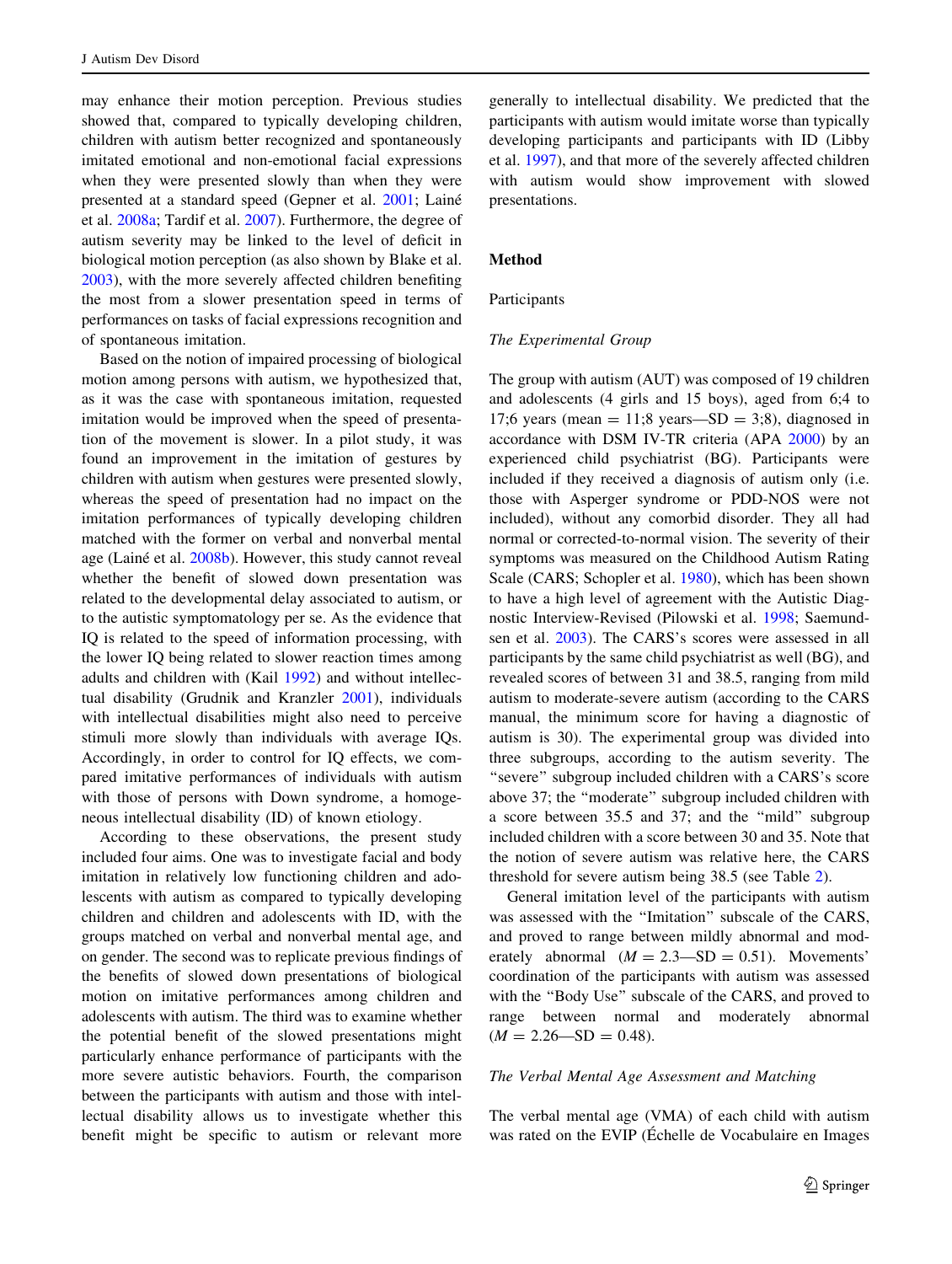Peabody; Dunn et al. [1993](#page-11-0)), which measures vocabulary comprehension. The participants had a VMA of between 2 and 10 years (mean  $= 4;6$  years—SD  $= 2;0$ ). Measuring their VMA allowed us to ensure that they were capable of understanding the verbal instructions for performing the test, which required a minimum VMA of 2 years (Conscience et al. [2003;](#page-11-0) Girard [1996\)](#page-11-0). It also enabled us to match them individually to typical children of a first control group (C-VMA, see below). As some individuals with autism in our sample had not developed an oral language, their level of expressive communication was not used to match participants with autism with the matched typically developing children and children with Down syndrome.

#### The Nonverbal Mental Age Assessment and Matching

The nonverbal mental age (NVMA) of each participant with autism was measured on the Progressive Matrix Coloured-Test (PMC-T; Raven [1981\)](#page-12-0) and two subtests (Triangles, Matrix Analogues) of the nonverbal scale of the Kaufman-Assessment Battery for Children (K-ABC; Kaufman and Kaufman [1993](#page-12-0)). On these measures, the participants achieved a NVMA of between 3;9 and 12;6 years (mean  $= 6;10$  years—SD  $= 2;5$ ). Measuring their NVMA allowed us to match the subjects individually with typical children of (C-NVMA, see below) as well as with children with intellectual disability of known etiology (Down syndrome) (C-DS, see below). We were unable to match one of the participants with autism with a participant in each of the C-NVMA and C-DS groups, as his score on the NVMA assessment fell below the threshold. Another child with autism achieved a NVMA score of 12;6 years, an age which is difficult for an individual with Down syndrome to achieve. Thus, we were unable to match this child to one in the C-DS group.

# The Comparison Groups

The C-VMA comparison group included 19 typicallydeveloping children, aged from 2;2 to 10;1 years A woman (the model) was filmed with a webcam, while displaying 20 facial or body meaningless gestures. The gestures were inspired either from various standardized imitation batteries (K-ABC; Kaufman and Kaufman [1993](#page-12-0);

| Group (size)  | Sex ratio (F/M) | Chronological age<br>Mean $(SD)$<br>Range | <b>VMA</b><br>Mean $(SD)$<br>Range | <b>NVMA</b><br>Mean $(SD)$<br>Range | CARS<br>Mean $(SD)$<br>Range |
|---------------|-----------------|-------------------------------------------|------------------------------------|-------------------------------------|------------------------------|
| AUT           | 4/15            | 11;8(3;8)                                 | 4;6(2;1)                           | 6;10(2;4)                           | 36;05 (1,92)                 |
| $(N = 19)$    |                 | $6:4-17:6$                                | $2:1-10:0$                         | $3:9 - 12:6$                        | $31 - 38:5$                  |
| C-VMA         | 4/15            | 4;7(1;11)                                 | 4;6(2;0)                           |                                     |                              |
| $(N = 19)$    |                 | $2;2 - 10;1$                              | $2:1-10:1$                         |                                     |                              |
| <b>C-NVMA</b> | 5/13            | 6;10(2;5)                                 |                                    | 6;10(2;5)                           |                              |
| $(N = 18)$    |                 | $3:9 - 12:6$                              |                                    | $3:9 - 12:6$                        |                              |
| $C$ - $DS$    | 6/11            | 14;5(3;5)                                 |                                    | 6;2(1;9)                            |                              |
| $(N = 17)$    |                 | $6:11-19:11$                              |                                    | $3:0-9:6$                           |                              |

The C-NVMA comparison group included 18 typicallydeveloping children, aged from 3;9 to 12;6 years (mean  $= 6;10$  years—SD  $= 2;5$ ), individually matched to the children with autism for gender and NVMA.

None of the typically developing comparison children of both groups had been diagnosed with an ASD or intellectual disability, nor had a history of neuropathology or other psychiatric illness. They all had normal or corrected-tonormal vision.

The C-DS comparison group included 17 children and adolescents with Down syndrome, aged from 6;11 to 19;11 years (mean  $= 14$ ;5 years—SD  $= 3$ ;5), individually matched to the children with autism for gender and NVMA. The sex ratio for Down syndrome is 1:1 (Abbeduto et al. [2007;](#page-11-0) Sherman et al. [2007](#page-13-0)), whereas it is approximately 4:1 (male to female) for autism (Fombonne [2003](#page-11-0)), making it difficult to perform exact matching on the basis of gender. The children and adolescents of this group were included in the study when they presented no comorbid disorder. They all had normal or corrected-tonormal vision.

The characteristics of the participants in the different groups are summarized in Table 1.

In order to determine whether the motion perception disorder is linked with the autistic symptomatology or with the intellectual level (i.e. the mental age), we divided the participants of all groups into 3 subgroups according to their NVMA and their VMA (see Table [2](#page-4-0)).

#### Material

#### Filmed Sequences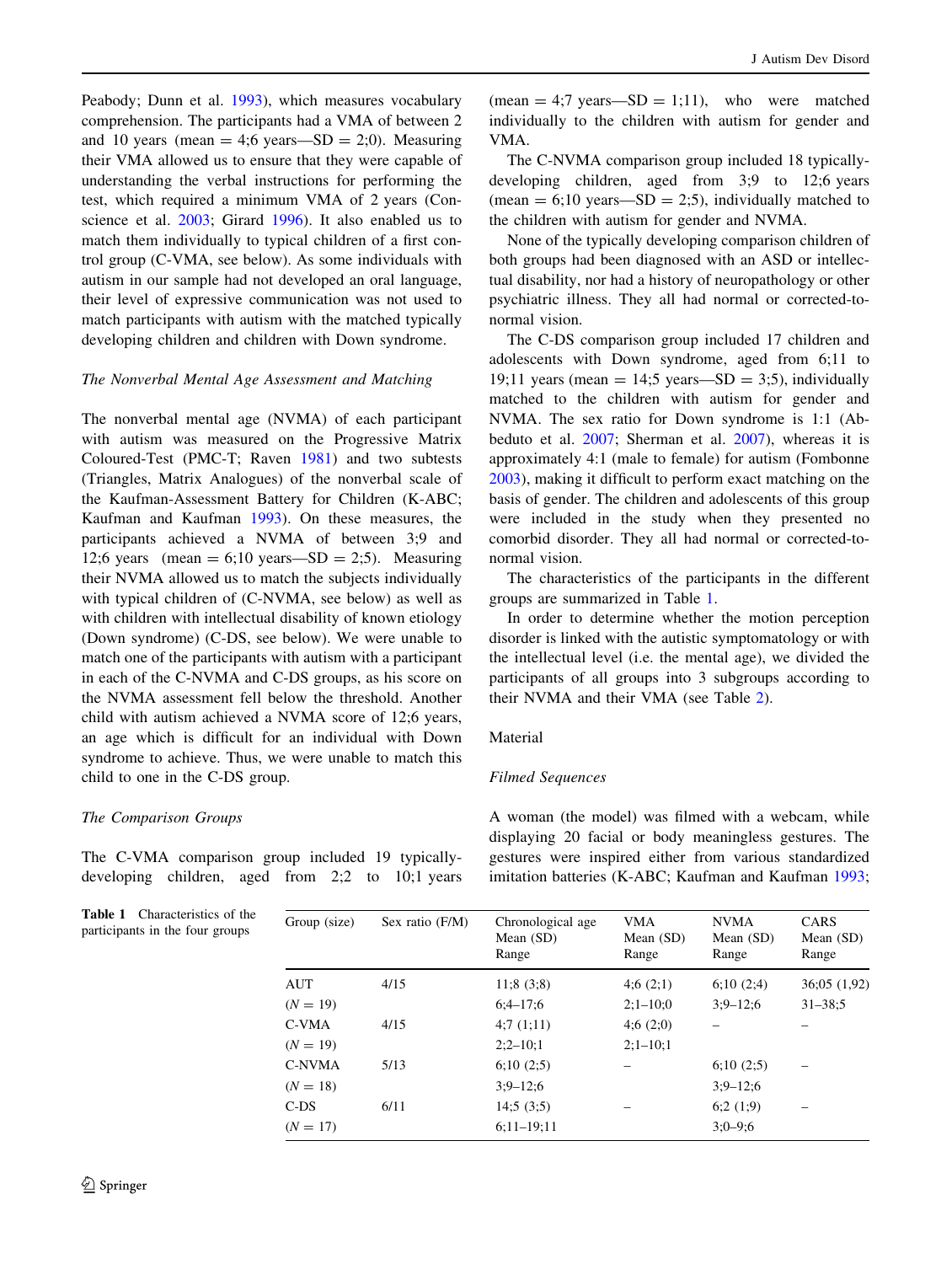| Sample  | Autism severity (CARS) |          |      | NVMA (K-ABC and PMC-T) |        |              | VMA (EVIP) |        |      |
|---------|------------------------|----------|------|------------------------|--------|--------------|------------|--------|------|
|         | Severe                 | Moderate | Mild | Low                    | Middle | High         | Low        | Middle | High |
| AUT     |                        |          | 6    | 6                      |        | <sub>(</sub> |            | Q      |      |
| C-VMA   |                        |          |      |                        |        |              |            | Q      |      |
| C-NVMA  |                        |          |      |                        |        | 6            |            |        |      |
| $C$ -DS |                        |          |      |                        |        |              |            |        |      |

<span id="page-4-0"></span>Table 2 Distribution of the participants of the experimental and control groups in function of the VMA, the NVMA and the severity of autism

In subdivision according to the autism severity, the ''severe'' subgroup includes children with a CARS's score above 37; the ''moderate'' subgroup includes children with a score between 35.5 and 37; and the ''mild'' subgroup includes children with a score between 30 and 35. Note that the notion of severe autism was relative here, for the CARS threshold for severe autism is 38.5 and scores can be as high as 60 for the most severe cases

In subdivision according to the NVMA, the "low" NVMA includes children with an NVMA inferior to 5 years; the "middle" NVMA includes children with an NVMA between 5;1 years and 7;0 years; and the ''high'' NVMA includes children with an NVMA between 7;1 years and 12;6 years

In subdivision according to the VMA, the ''low'' VMA includes children with a VMA inferior to 4 years; the ''middle'' VMA includes children with a VMA between 4;1 and 7;0 years; and the "high" VMA includes children with a VMA between 7;1 years and 10;1 years



Hand movements (thumb touches all the other fingers simultaneously)





Body movement (hands strike each thigh in turn)



Arms movement (raise arms above head) Facial movement (puff out cheeks)

Fig. 1 Example of movements from each type of spheres (face, hand, arm, and body)

PEP-R, Psycho-Educational Profile Revised; Schopler et al. [1994;](#page-13-0) Gesture Test; Cermak et al. [1980\)](#page-11-0) or from batteries used in other studies (Beadle-Brown and Whiten [2004](#page-11-0); Green et al. [2002](#page-11-0); see [Appendix](#page-10-0); Fig. 1).

The gestures were displayed at a reference ecological speed named S1 (see below). At this speed, each gesture lasted about 2 s. To obtain this ecological speed, we asked the woman to make the gesture as if somebody would have to reproduce it afterwards. The gestures were repeated and recorded several times, and there were only subtle differences in the timing of the different essays. The most accurate essay was then chosen for the experiment. The same operation was repeated for all the gestures.

The 2-s filmed sequences of the 20 gestures were then implemented on a laptop computer  $(DELL<sup>®</sup>$  Latitude D600).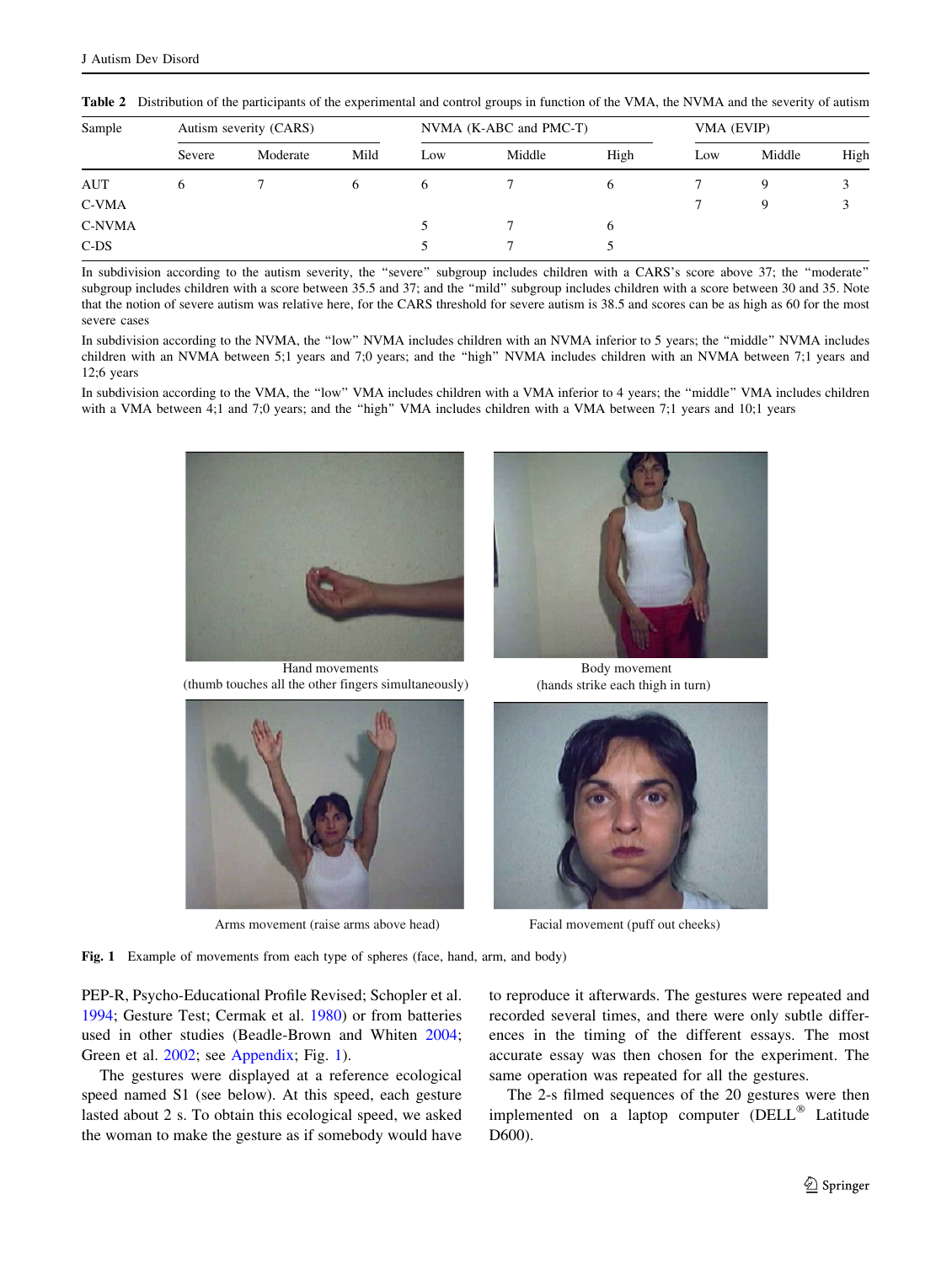A computer software program, specially designed for the experiment, was implemented on the computer. It aimed at reducing the speed of a signal made up of a video input (the output of the camera used to film the model). Via the software program, the reference speed S1 of the model's gestures was slowed down in a systematic manner, at two different speeds: (1) a "slow" speed, named S2, which corresponded to S1 slowed down by a factor of 2: at this speed, each sequence lasted 4 s, and (2) a ''very slow'' speed, named S3, which corresponded to S1 slowed by a factor of 2.5: at this speed, each sequence lasted 5 s. Each sequence was defined by a parameter file specifying the slowed-down speed.

We therefore obtained 60 filmed sequences, i.e. the 20 initial sequences presented at 3 different speeds (S1, S2, S3). This set-up was completed by a graphical user interface used to display the stimulus sequences to the participant. The 60 sequences were then recorded in a random order, and ready to be displayed to the participants on the computer screen.

# Procedure

The participants were tested individually in a quiet room, either in their child day care psychiatric unit or special school for handicapped children, or at their regular school, in Marseille, Aix-en-Provence and suburbs. Each participant first passed the EVIP, then the K-ABC and PMC-T and to finish the experimental tasks. Before starting the scoring of the experimental tasks, we first administered a series of 4 examples demonstrating what the participants would be asked to do. Each participant was asked by the experimenter to look at the first sequence on the computer screen carefully and to reproduce the gesture he/she had seen at the end of the sequence. At the end of each sequence, the screen went blank in order to elicit a gesture based on the entire dynamic set of movement the children had seen, rather than on the final static image still in front of them. After the participant had produced a gesture, the experimenter scored his/her gesture. Then the second sequence was displayed, and so on.

# Scoring

Scoring was designed to reflect the completeness of imitation. If the child reproduced the entire gesture completely, he/she scored 2 points (for example, if the gesture implies to stretch out fingers, with palm facing the floor, then rotate hand until facing the ceiling, the child has to reproduce every step of this gesture from the beginning to the end exactly in the same order). If the reproduction was incomplete (e.g. the child rotates his/her hand but doesn't stretch out his/her fingers), only 1 point was awarded. Lastly, if the child failed to reproduce any part of the gesture at all, or performed an entirely different movement, he or she scored 0. Each child could therefore have a total score of between 0 and 120. Ten percent of the entire data set was coded by two raters to calculate interrater reliability, using intraclass correlation, which was high (0.80).

#### Data Analysis

The data were subjected to a repeated-measures ANOVA (4 (Group)  $\times$  3 (Presentation speed)), with the imitation score as the dependent variable and the presentation speeds as the repeated measures. For the post-hoc analyses, we used Tukey's HSD.

In order to compare the effects of the slower presentations on the performances of the children between subgroups according to the NVMA, the VMA and the severity of autism, we chose to perform the nonparametric chi square test as we were comparing actual numbers, not means. We consider the Fisher exact probability test for the significance threshold because the Fisher exact is more conservative and appropriate for small sample (Chanquoy [2005](#page-11-0); Howell [2009\)](#page-12-0). We deemed that a child had benefited from a slowed down presentation if he/she scored at least 2 points more with one of the two slower presentation speeds (S2 and/or S3) than with the reference speed (S1). We also compared the overall imitation performance between the three subgroups with autism—according to (1) the severity of autism, (2) the NVMA and (3) the VMA—and between subgroups with autism and subgroups of the comparison groups. As each subgroup comprised few participants (between 5 and 7 depending on the subgroup), a nonparametrical calculation was used (i.e. U of Mann–Whitney) to compare the rank of the scores instead of the mean.

## Results

A between group analysis of the participants' imitative performances revealed a simple effect of the ''group'' variable  $[F(3,69) = 5.3, p = 0.002; \eta^2 = 0.19]$  (see Fig. [2](#page-6-0)). Post-hoc analyses revealed that the AUT group performed more poorly than the C-VMA ( $p = 0.02$ ) and C-NVMA groups  $(p = 0.002)$ , but not than the C-DS group ( $p = 0.13$ ) (AUT group:  $M = 80.79 - SD = 27.36$ ; C-VMA group:  $M = 99.05 - SD = 12.70$ ; C-NVMA group =  $M = 104.94 - SD = 14.05$ ; C-DS:  $M = 96.12 SD = 15.6$ .

The overall score in imitation of the participants of the AUT group is negatively correlated with the CARS' score, i.e. participants with the highest CARS' score (revealing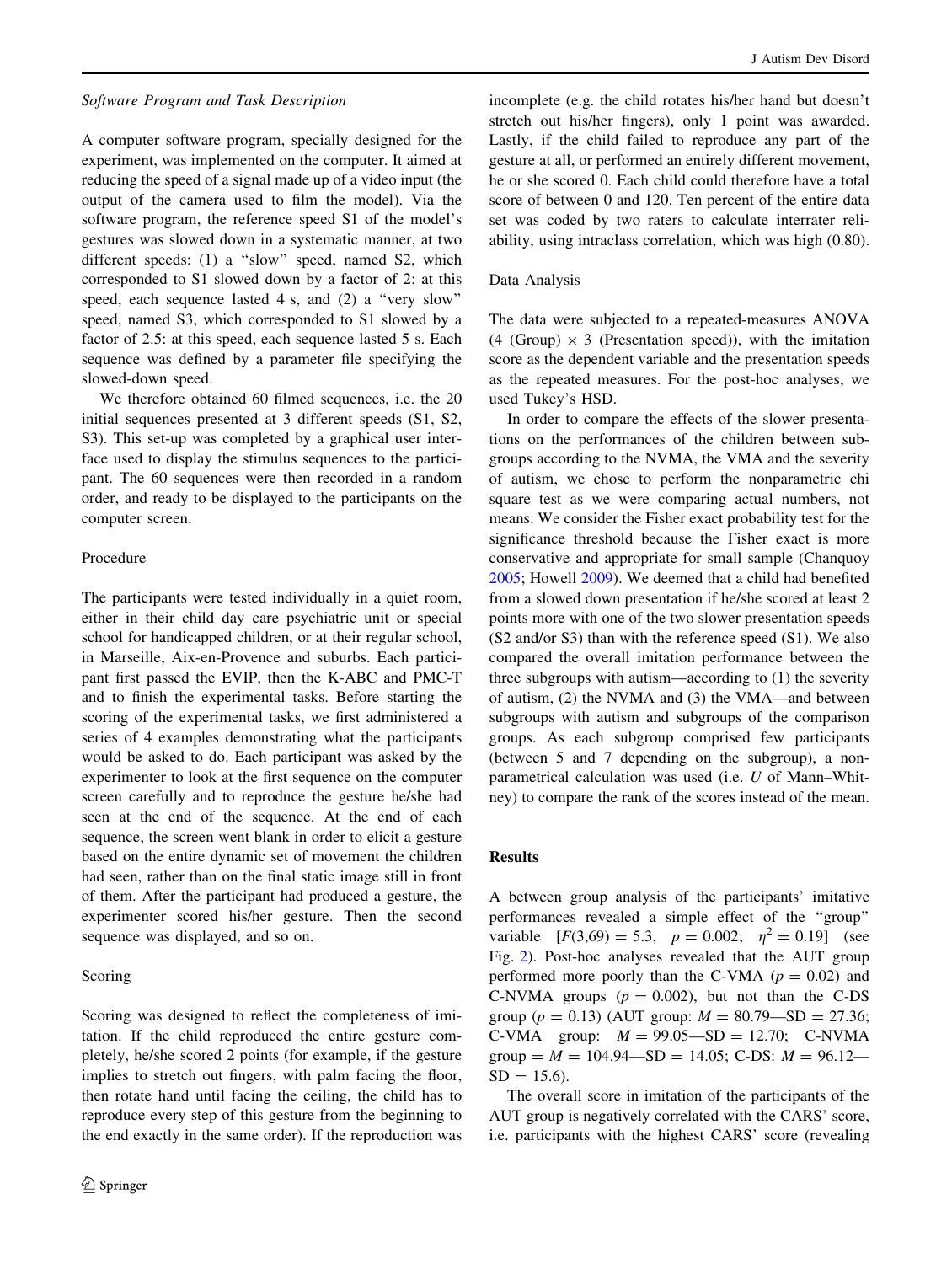<span id="page-6-0"></span>

Fig. 2 Mean imitation scores (and standard deviations) of all four groups: Typically-developing children group matched to children with autism on Verbal Mental Age (C-VMA), typically-developing children group matched to children with autism on Nonverbal Mental Age (C-NVMA), children with Down syndrome group matched to children with autism on Nonverbal Mental Age (C-DS) and children with Autism group (AUT)

the most severe autism) are those having the lowest score in imitation ( $\tau = 0.64$ ,  $p = 0.0001$ ).

When the group with autism is divided into three subgroups, according to the severity of autism, participants with mild autism perform better than both participants with moderate autism (participants with mild autism:  $M = 107.17$ , SD = 11.28; participants with moderate autism:  $M = 86$ , SD = 12.85; Z = 2.28,  $p = 0.022$ ) and participants with severe autism ( $M = 53.17$ , SD = 23.35;  $Z = 2.88$ ,  $p = 0.004$ ). Note that the former obtained near ceiling scores that probably left little room for progression. Participants with moderate autism also performed better than participants with severe autism  $(Z = 2.42)$ ,  $p = 0.015$ .

According to the level of VMA, participants with autism having the lower VMA performed worse in imitation than participants with autism having middle and high VMA  $(Z = -2.27, p = 0.028 \text{ and } Z = -2.12, p = 0.03,$ respectively). No significant difference was found according to the level of NVMA  $(Zs > -1.68, ps > 0.09)$ . Comparisons with other groups reveals that participants with autism having the highest VMA and NVMA performed equally as well as children with DS and typicallydeveloping children (all  $Z_s > -1.2$ , all  $ps > 0.229$ ), whereas participants with autism having either a middle or low VMA or NVMA performed worse than typicallydeveloping children and children with DS ( $Z_s < -1.98$ ,  $ps < 0.047$ .

Second, we observed no significant effect of the ''presentation speed" variable  $[F(2,138) = 1.73, p = 0.18;$  $\eta^2 = 0.02$ ] and of the "group  $\times$  presentation speed" interaction  $[F(6,138) = 0.98, p = 0.44, \eta^2 = 0.04]$  (see Fig. 3). Levels at the two subscales of the CARS, ''Body



Fig. 3 Mean imitation scores (and standard deviations) of the four groups (C-VMA, C-NVMA, C-DS and AUT) according to the speed of presentation (S1, S2, S3)

Use'' and ''Imitation'', were not correlated to the impact of the speed of presentation on the performances of the AUT group ( $\tau \langle 0.22, p \rangle 0.19$ ).

However, when the AUT group was divided into three subgroups according to the autism severity, more of the members of the ''severe'' subgroup benefited from the slower presentations than the members of the ''moderate'' and "mild" subgroups ( $\chi^2 = 4.27$ ;  $p = 0.008$ ;  $\varphi = 0.57$ and  $\chi^2 = 6$ ;  $p = 0.01$ ;  $\varphi = 0.71$ , respectively) (see Table [3](#page-7-0)). No difference was found between the members of the "moderate" subgroup and those of the "mild" subgroup ( $\chi^2 = 0.03$ ;  $p = 0.85$ ;  $\varphi = 0.05$ ). Moreover, all the children with severe autism were helped by the slower presentations, which was not the case for their ''moderate'' or ''mild'' counterparts (see Table [3\)](#page-7-0).

When the children with autism were divided into three subgroups according to their VMA, it was found that more of the members of the low VMA subgroup benefited from the slower presentations than the members of the middle VMA subgroup ( $\chi^2 = 6.35$ ;  $p = 0.02$ ;  $\varphi = 0.63$ ). The other comparisons did not reach the significance (low VMA subgroup vs. high VMA subgroup:  $\chi^2 = 0.03$ ;  $p = 0.53$ ;  $\varphi = 0.05$ —middle VMA vs. high VMA:  $\chi^2 = 0.5$ ;  $p = 0.24$ ;  $\varphi = 0.20$ ).

When the children with autism were divided into three subgroups according to their NVMA, no subgroup was helped by the slowed down presentations ( $\chi^2$  < 3;  $ps > 0.12$ ).

None of the difference between subgroups in each comparison group reached the significance (for C-VMA:  $\chi^2$  < 2.86; ps > 0.12; for C-NVMA:  $\chi^2$  < 0.63; ps > 0.41; for C-DS:  $\chi^2$  < 3; ps > 0.12).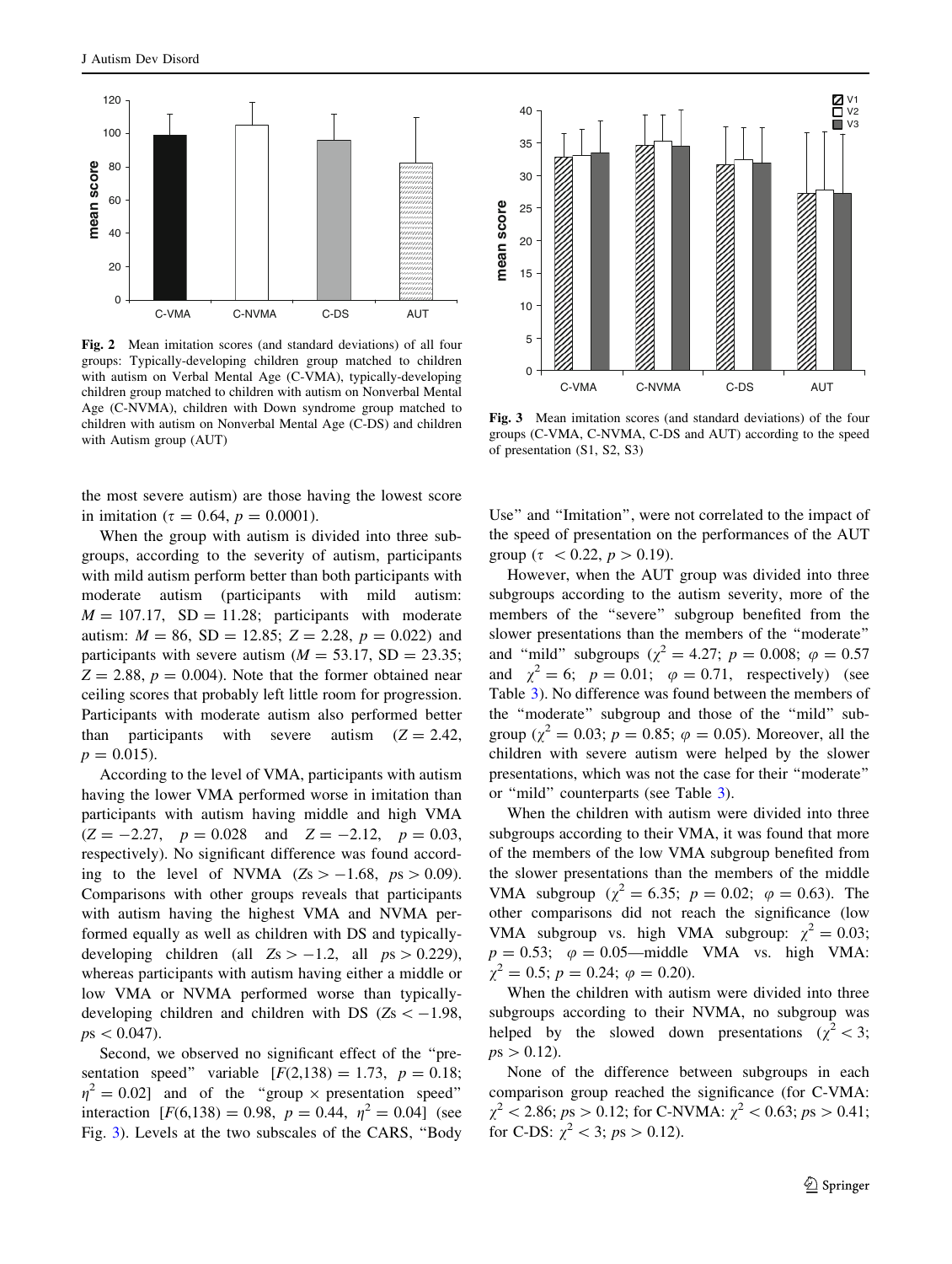|            | Autism severity |          |         | <b>NVMA</b> |         |         | <b>VMA</b> |         |         |
|------------|-----------------|----------|---------|-------------|---------|---------|------------|---------|---------|
|            | Severe          | Moderate | Mild    | Low         | Middle  | High    | Low        | Middle  | High    |
| AUT        | $6-0$           | $2 - 5$  | $2 - 4$ | $5-1$       | $3 - 4$ | $2 - 4$ | $6-1$      | $2 - 7$ | $2 - 1$ |
| C-VMA      |                 |          |         |             |         |         | $6 - 1$    | $4 - 5$ | $1 - 2$ |
| C-NVMA     |                 |          |         | $2 - 3$     | $2 - 5$ | $3 - 3$ |            |         |         |
| $C$ - $DS$ |                 |          |         | $1-4$       | $5-2$   | $1 - 4$ |            |         |         |

<span id="page-7-0"></span>Table 3 Number of children of each group with different levels of autism severity, NVMA and/or VMA helped by slower presentations

The numbers represent the distribution of participants helped (to the left of the pair of numbers)-non helped (to the right of the pair of numbers) by slowed presentations

# **Discussion**

This study aimed at measuring facial and body imitation in autism, and more specifically the impact of the speed of presentation of facial and body movements on imitative performances of individuals with autism compared to these of typically developing participants and participants with Down syndrome. Our main findings showed that (1) children with autism scored significantly lower on imitation of gestures than the typically developing children, but not than those with Down syndrome, (2) the whole group of children with autism did not imitate better when the gestures were slowed down than when they were presented at normal speed but, as expected, (3) the most affected children with autism in our sample benefited more from slowed down presentation than the less affected ones. Conversely, no other subgroups of comparison participants displayed such a benefit. Overall, although the benefit of slowed presentation was not systematically observed in the whole group but only among participants with the most severe autism, it seems however to be specific to autism, and also related to the severity of the syndrome.

## Overall Imitation Performance

Given the data on imitation of action in individuals with autism showing a general deficit in imitating another's actions we had assumed that the participants with autism in our study would imitate the model's gestures less successfully than typically developing participants. This assumption proved correct. The overall imitation performance among participants with autism was significantly worse than among the typically developing children matched either on VMA or NVMA. Our results also show that participants with autism having low and middle VMA performed worse in the imitation task than their typically developing VMA-matched children, whereas participants with autism having higher VMA performed equally as well as their typically developing VMA-matched comparison children. As consistently shown earlier (e.g. Stone et al.

[1997](#page-13-0); Rogers et al. [2003\)](#page-12-0), there is a relationship between the level of language development (here, the level of vocabulary comprehension) and imitation performances in autism. Moreover, our finding shows that the most severe autism, including the most important social impairments, is associated with the lower imitation performances, which is also in line with previous studies (e.g. Rogers et al. [2003](#page-12-0)). Imitation is a key indicator of communication, especially in typically developing preschoolers (Nadel [2006](#page-12-0)), and promotes the acquisition of pragmatics (Nadel et al. [1999](#page-12-0); Nadel and Pezé [1993\)](#page-12-0), the construction of the self and differentiation between self and non-self (Wallon [1934](#page-13-0)), the ability to attribute agency and intentionality (Meltzoff [2007](#page-12-0); Nadel and Potier [2002](#page-12-0); Russell [1990](#page-13-0)), and the ability to attribute mental states (Rogers and Pennington [1991](#page-12-0)). Imitation is, therefore, a good predictor of a child's future social abilities. Consequently, in people with autism, impaired imitation contributes to poor communication and comprehension of the social world. Our results confirm that there is a link between severity of autism, language development and imitation performance but still, do not explain why and how such a link exists.

Biological Motion Perception: Impact of the Speed of Movements' Presentation

As said in Introduction, questions have been raised as to whether deficits in imitation reflect more (1) perceptual, (2) sensory motor integration or (3) motor difficulties (Smith and Bryson [1994](#page-13-0); Vanvuchelen et al. [2007\)](#page-13-0). Given a growing body of data, we assumed that disordered perception and sensory motor integration of physical and biological movements (particularly the rapid ones) among individuals with autism could explain cascading effects and result in many of their motor, imitative, communicative and social symptoms (Gepner and Mestre [2002a](#page-11-0); Gepner and Féron [2009](#page-11-0), for a review).

Contrary to our expectations the group of participants with autism as a whole, compared to the three other groups of participants, did not benefit from slowed presentations of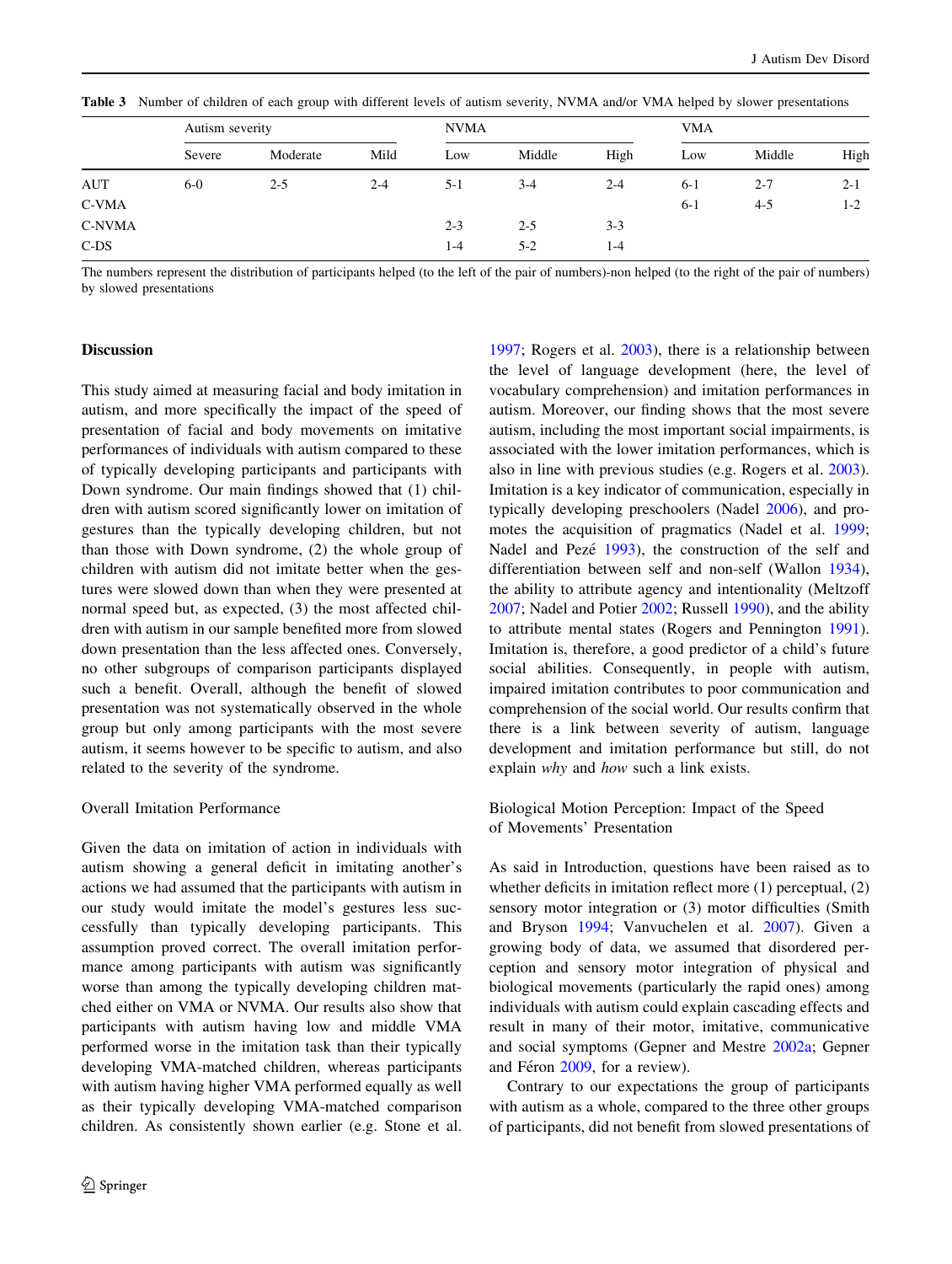facial and body movements. It could be concluded that imitation deficits in individuals with autism would not be based on a rapid visual-motion processing deficit. Another interpretation is that the experimental display is not sensitive enough to reveal a positive impact of slowed presentations of facial and body movements on imitation in our group with autism as a whole. The fact that participants with mild autism obtained ceiling or near ceiling scores of imitation, leaving only little opportunity for progression, is in favour of this second interpretation. Besides, even though abnormal imitation has also been demonstrated in Asperger syndrome or high-functioning autism individuals (Avikainen et al. [2003;](#page-11-0) Nishitani et al. [2004](#page-12-0); Stieglitz Ham et al. [2008](#page-13-0)), previous studies on motion perception in autism (e.g. Blake et al. [2003](#page-11-0); Gepner and Mestre [2002b](#page-11-0)), and several self-reports of autistic adults (e.g. Williams [1992;](#page-13-0) Grandin [1995\)](#page-11-0) suggested that there is a gradient of deficit in motion perception in the autistic population, the most severely affected persons displaying the most impaired motion perception, as seen for instance on facial expression recognition task (Tardif et al. [2007](#page-13-0)) and on imitation task (Lainé et al. [2008b\)](#page-12-0). These arguments altogether are consistent with the second interpretation, and led us to further investigate the impact of slowed presentations of gestures on imitation performance in participants with autism according to the severity of their syndrome, as well as to their level of VMA and NVMA.

As expected, more of the participants of the ''severe'' autism subgroup benefited from the slower presentations of facial and body movements than children having moderate or mild autism. However, as said above, it is worth mentioning that children and adolescents with mild autism reached or almost reached ceiling performances. The lack of significant benefit from slowed presentations in the whole AUT group could partly be due to this ceiling effect. Half of the participants with mild autism had scores of between 112 and 120 (120 being the maximum score). Within the remaining half, scores were of between 104 and 78, and two-thirds of this subgroup had better performance in slowed speeds. The same trend was observed within the participants with moderate autism. When examining results in this way, one can see that participants with mild or moderate autism who did not obtain the maximum score have been helped by the slow speeds. Future studies should involve a larger sample of participants with a larger spectrum of autism severity and should also propose movements with graduated complexity.

Besides, children with autism who had the lowest VMA also benefited the most from the slowed down presentations of movements as compared to those with the moderate VMA. However, the comparison between low and high VMA children with autism did not reach significance, making these results inconsistent: a replication of this study including children with autism having a larger range of VMA levels should also be conducted. In parallel, none of the subgroups of the C-VMA comparison group benefited from slowed presentations. None of the subgroups of participants benefited from slowed presentations when the 3 groups of participants were divided according to their NVMA neither (AUT group, C-NVMA and C-DS groups). Although the benefit of slowed presentations of facial and body movements on imitation was not significant in any of our groups of participants as a whole, the slowed presentations of facial and body movements enhance imitative performances among the persons with autism with most severe autistic symptomatology. The benefit of slowed presentations of facial and body movements seems therefore to be specific to autism, and related to the severity of the syndrome.

Finally, since the biological movements used in our study involved a person, and therefore had a social component, we do not know whether the deficits observed in participants with autism are perceptual in general rather than a phenomenon that occurs only in social situations (Klin et al. [2004](#page-12-0)). Several observations already provided preliminary evidence of the presence of motion perception disorders independent from the existence of a social processing disorder in autism. First, a study revealed that biological motion processing deficit in autism cannot be explained by the need to process emotional content of the stimuli (Cook et al. [2009\)](#page-11-0). Second, motion and temporal perception disorders using non social paradigms were found in autism (e.g. Gepner et al. [1995;](#page-11-0) Spencer et al. [2000](#page-13-0); Milne et al. [2002](#page-12-0); Rinehart et al. [2010\)](#page-12-0). These findings are consistent with a general motion perception deficit in autism (Kaiser and Shiffrar [2009\)](#page-12-0), particularly when the speed of motion is high (Gepner and Fe<sup> $\tilde{c}$ ron [2009](#page-11-0)).</sup> These findings suggest that children with severe autism were helped by the slowed presentations because they might need more time to read biological motion information, and not social information, in the model.

Overall, our results show that some children with autism, mainly but not only those with rather severe autism and low verbal level, present enhanced imitative performances when the facial and body movements to be imitated are slowed down. This main result is in line with the rapid visual-motion perception and integration deficit hypothesis of autism (Gepner and Mestre  $2002a$ ), which constitutes one example of temporo-spatial processing disorders of multi-sensory flows in autism (Gepner and Féron [2009\)](#page-11-0).

#### Motor and Sensory Motor Explanations

Other explanations should be examined to account for imitation deficit in our sample of participants with autism. In particular, their low imitation performances compared to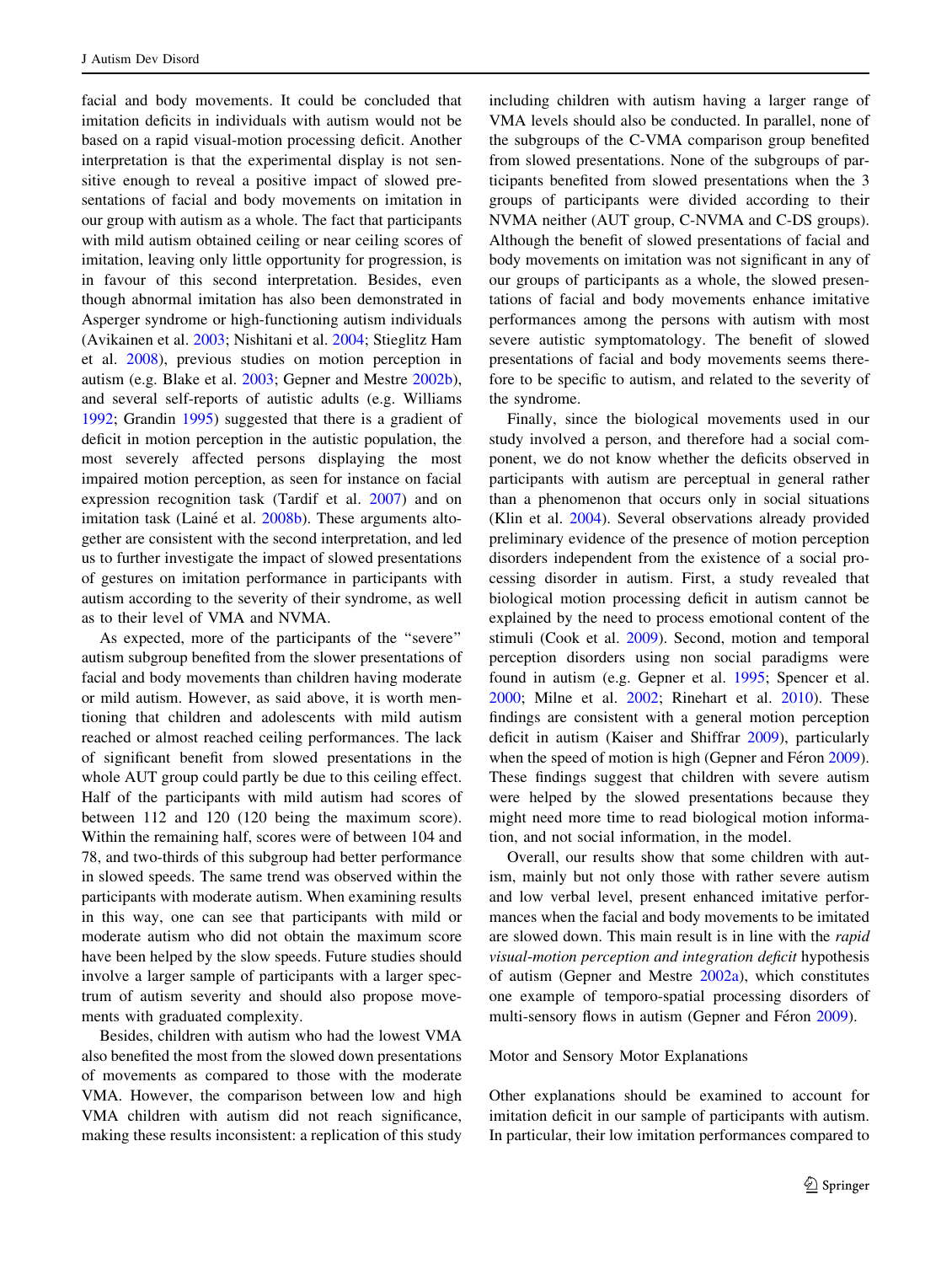those of typically developing comparison children could also be explained by motor impairments. Although they had normal to moderately abnormal scores at the two subscales of the CARS "Body Use" and "Imitation", their scores were however not correlated to the impact of the speed of presentation of facial and body movements in the AUT group ( $\tau < 0.22$ ,  $p > 0.19$ ), i.e. the possible benefit of the reduced speed of gestures on their imitation performances is not correlated to these motor items.

In the literature, several studies previously showed that motor impairments of children with autism were not always sufficient to explain their imitation deficit (Rogers et al. [1996,](#page-12-0) [2003;](#page-12-0) Stieglitz Ham et al. [2008](#page-13-0), [2010\)](#page-13-0) and that such impairments do not appear to be specific to imitation (Mostofsky et al. [2006\)](#page-12-0). The contribution of motor abilities to imitation in autism ranges from 0 to 80% across the studies (Bennetto [1999;](#page-11-0) Rogers et al. [2003;](#page-12-0) Smith and Bryson [1998](#page-13-0); Vanvuchelen et al. [2007\)](#page-13-0), depending on what type of instruction and task the participants have to do, and consequently depending on imitative demands inherent to the instructions. For instance, Dewey et al. [\(2007](#page-11-0)) conclude in their study that even when level of motor skills was controlled for, the gestural impairments found in children with autism in performing gestures to command and imitation are not only due to deficits in motor coordination. Besides, some authors tend to show the existence of limb apraxia in autism, which could have repercussion in imitation performances in this population (Stieglitz Ham et al. [2010\)](#page-13-0). Dyspraxia in autism could be, at least in part, due to problems with transforming spatiotemporal representations of movements into the motor sequences necessary to accurately perform skilled gestures (Steinman et al. [2010](#page-13-0)). For instance, Dowell et al. [\(2009](#page-11-0)) suggested that visual perception impairments should be considered in the interpretation of findings on praxis performances in order to add temporal sequencing to spatial configuration. Finally, it was recently found no evidence that either motor or attentional aspects of imitation tasks contributed to the poorer imitative performance of children with autism (Rogers et al. [2010\)](#page-13-0).

To summarize, even if motor impairments are often present in children with autism and could partly explain their imitation deficit, other components such as visual motion perception or visuo-motor integration deficits (as already shown in autism with physical movements, e.g. Gepner and Mestre [2002b](#page-11-0)) could strongly contribute to such imitation deficit too.

#### Autism Compared to Down Syndrome

Participants with Down syndrome performed worse in imitation tasks than their typically developing children. However, they did not perform significantly better than

participants with autism, which is inconsistent with previous finding revealing that the imitative skills of children with Down syndrome were better than among children with autism (Libby et al. [1997](#page-12-0)).

As we also wanted to know whether the benefit of slowing down the speed of presentation of biological movements on imitation performance could be observed in other populations, we examined the possibility of such a benefit among children with Down syndrome (DS). We did not find any significant benefit from slowed down presentations nor in the whole group of DS participants, neither in any of the 3 subgroups divided according to NVMA. However, given that imitation performance and verbal level are generally correlated in autism (Rogers et al. [2003](#page-12-0)), we cannot rule out the possibility that one or more of the subgroups of DS participants would have benefited from slowed presentations if they had been divided according to VMA. A further study should take the VMA of participants with DS into consideration.

Although individuals with autism and those with Down syndrome both present imitation deficits, it seems that the underlying mechanisms are somewhat different in the two different groups: Participants with DS are apparently less sensitive to the reduced speed of the biological movements than those with autism.

Motor impairments among children with Down syndrome could explain their lower performances compared to those of the typically developing children. The attainment of early motor milestones, such as grasping, sitting, walking, occurs across wide variability from one individual with Down syndrome to another (Spanò et al. [1999\)](#page-13-0). Such motor impairments might thus negatively influence imitation performances of individuals with Down syndrome. Temporal aspects of anticipatory actions and dynamic aspects of action perception could explain their motor impairments (Henderson et al. [1981](#page-12-0)) and consequently their poor imitation performances. Finally, some studies also revealed anatomical and structural brain differences in individuals with Down syndrome, namely in some areas involved in the visual analysis of human motion (Nadel [1999](#page-12-0)), as well as a slow information processing speed in general (Zelazo and Stack [1997\)](#page-13-0), possibly also contributing to imitation deficits.

To summarize, the difficulty of individuals with Down syndrome reproducing gestures might also arise from complex impairments in action perception and integration, whose exact nature and similarities/discrepancies with those of individuals with autism are still unknown and should be further explored.

# Visual Attention to the Gestures

The aim of our study was to examine whether imitation deficits in autism could be partly explained by impairment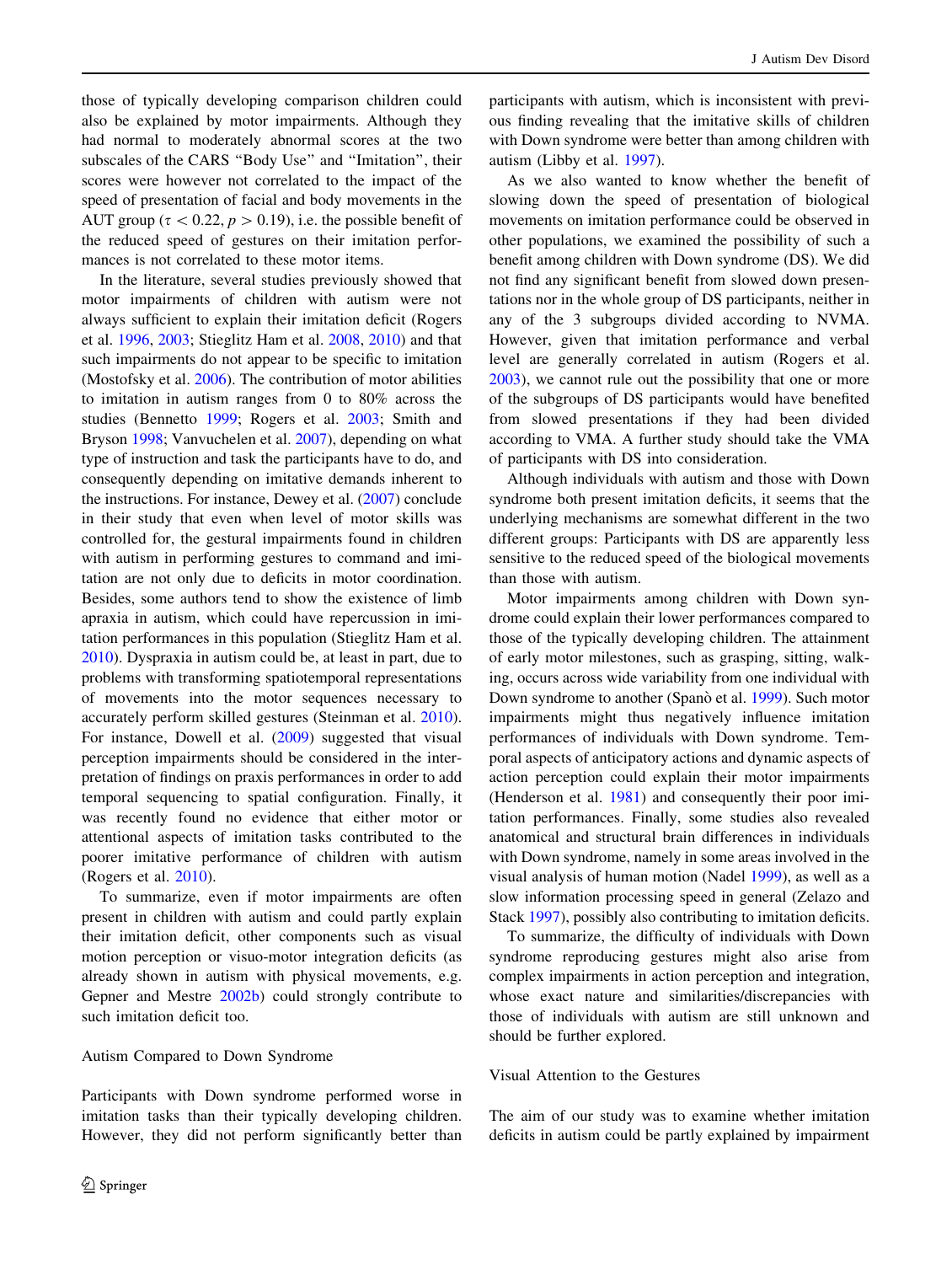<span id="page-10-0"></span>in movement perception. As said in introduction, the gestures displayed in the present study were meaningless in order to investigate imitation of movement per se: as no significance was associated to the gestures, individuals could not use mechanisms of social learning and/or their personal experience to reproduce the gestures. Our results suggest that at least some participants with autism present movement perception impairments that could explain their imitation deficits.

Interestingly, in an imitation study, Vivanti et al. [\(2008](#page-13-0)) showed that children with autism displayed qualitatively similar patterns of visual attention compared to typically developing children: They looked at the region of the action for the same amount of time, and they also looked at the region of the face as well as typically developing children, but with a decreased amount of time. Moreover, the duration of visual attention to the model's action was related to imitation accuracy for meaningless gestures in children with autism. In our study, we might assume that slowing down the gesture possibly allowed the children and adolescents with autism to look at the correct regions on the video and therefore imitate better. This crucial point needs further exploration using eye tracking measures in order to further apprehend the explanatory part of motion perception processing and that of visual attention on the improvement of imitation in individuals with autism.

## Neurobiological Correlates

A recent study on imitation using blood oxygen level dependent (BOLD) fluctuations showed atypical connectivity within the imitation network (inferior frontal gyrus, inferior parietal lobule, and superior temporal sulcus) in adults with autism (Shih et al. [2010\)](#page-13-0). As also recently suggested (Gepner and Féron  $2009$ ), the biological movement perception and imitation deficits observed among individuals with autism might be linked to a pattern of functional disconnectivity (i.e. under- and/or overconnectivity) between several areas involved in movement and temporal processing and perception–action coupling, such as the magnocellular pathway (McCleery et al. [2007](#page-12-0)), the dorsal stream (Villalobos et al. [2005\)](#page-13-0), the cerebellum (Allen and Courchesne [2003](#page-11-0)), the superior temporal sulcus (Hadjikhani et al. [2007](#page-12-0)), and the mirror neuron system (Oberman et al. [2005](#page-12-0); Dapretto et al. [2005\)](#page-11-0). In this context, rapid movements may increase or at least reveal this disconnectivity, whereas slow movements may decrease this disconnectivity, possibly enhancing biological motion perception and imitation among the participants with autism. Future studies could further test this hypothesis.

#### Final Conclusion

Slowing down the delivery of dynamic visual information with the help of our software enhanced the imitative performances of some of the children and adolescents with autism. Our findings may, therefore, open a new window for the comprehension and rehabilitation of perceptual and imitative deficits in autism. Adapting this software for individuals with autism in a more ecological way may help to improve their social integration by providing the opportunity to better perceive, understand, and imitate other people.

Acknowledgments This research was partially supported by a grant from the multidisciplinary ''Cognition et Traitement de l'Information'' CNRS program and by an Orange Foundation grant to France Lainé for her PhD in psychology. We would like to thank the MA psychology students Hélène Teyssèdre, Camille DeMaupéou, Akselle DiBattista and Anne-Laurie NDjikessi for their help with the testing and data analysis. We are also grateful to Philippe Blache, director of the ''Laboratoire Parole et Langage'', for his scientific contribution, and to Pr. Jacob A. Burack, Department of Educational and Counseling Psychology, McGill University, for his helpful comments on the manuscript.

# Appendix

Types of facial and body movements used in the study

- 1. Jump twice
- 2. Fold arms alternately at chest level
- 3. Raise arms above head
- 4. Strike each thigh with each hand in turn
- 5. One hand behind head, the elbow next to the torso, touch this elbow with the other hand, including a movement to the floor
- 6. Close eyes
- 7. Puff out cheeks
- 8. Stick tongue out
- 9. Open mouth a little
- 10. Close fist and move thumb up and down
- 11. Close hand (palm facing camera) into a fist, with the thumb over the other fingers
- 12. Stretch arms out in front of chest, with hands and arms parallel to the floor, and simultaneously and symmetrically move them in circles
- 13. Stretch out the fingers of one hand (horizontal, profile view). The thumb must then touch the other fingers one by one, beginning with the index and ending with the little finger, before returning to its initial position
- 14. With the palm facing the ceiling, join all fingers to form a kind of tunnel
- 15. Stretch out fingers, with palm facing the floor, then rotate hand until facing the ceiling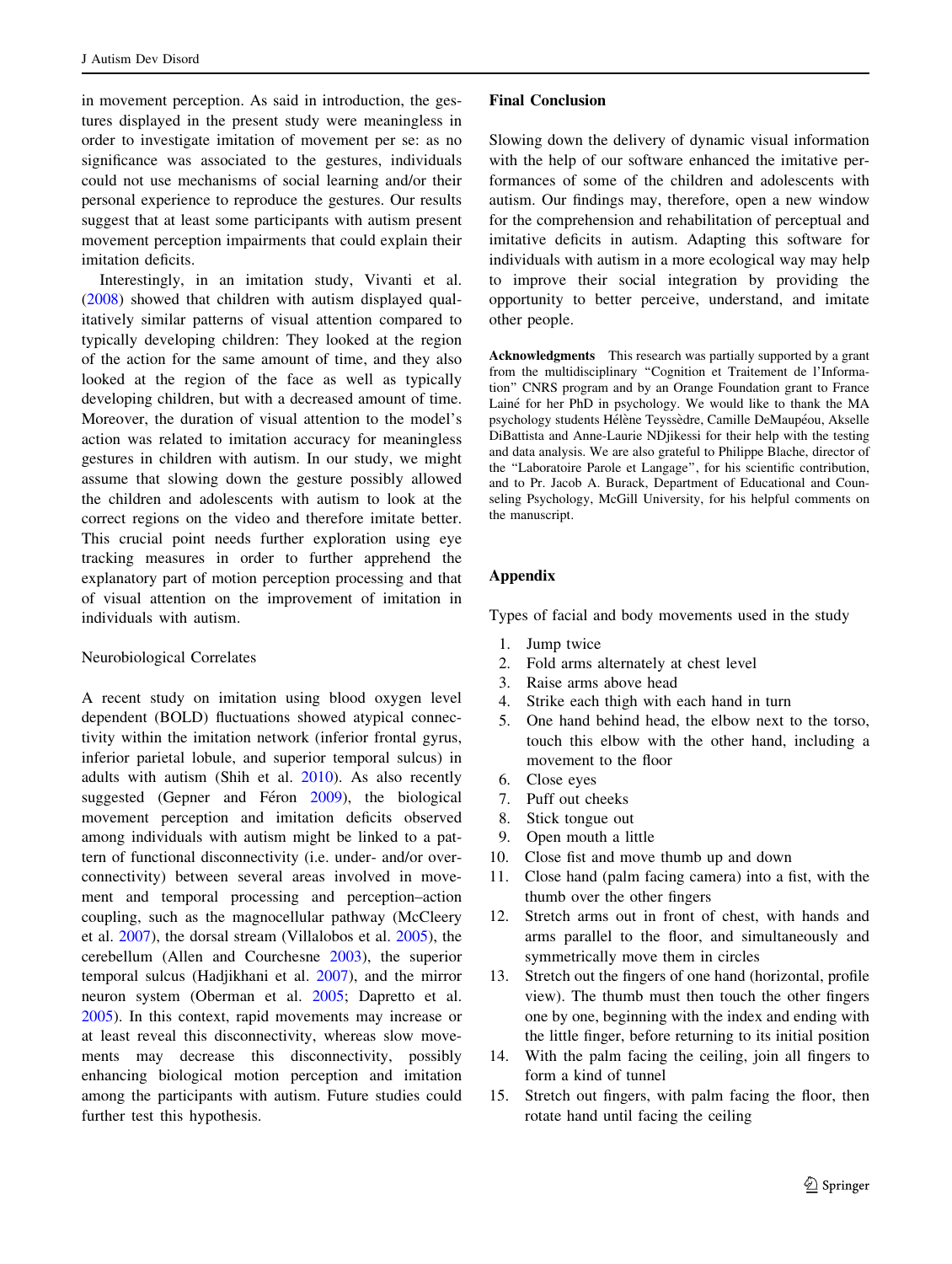- <span id="page-11-0"></span>16. Hold arms at sides, then stretch them out towards the camera
- 17. Fold arm against torso, with index finger pointing to camera, then extend arm towards camera
- 18. Hold arm at side, then touch top of head with hand
- 19. Point to camera with index finger at head level, then touch nose
- 20. Hold arms folded at sides, then extend them until they are parallel with the floor, with hands perpendicular to arms

Sources of gestures:

Gestures 1, 2, 7 and 8 were derived from Beadle-Brown and Whiten's study (2004).

Gestures 4, 5, 6, 9, 10, 11, 15, 17, 18, 19 and 20 were inspired by K-ABC items (Kaufman and Kaufman [1993\)](#page-12-0).

Gestures 3, 13 and 14 were inspired by PEP-R items (Schopler et al. [1994\)](#page-13-0).

Gestures 12 and 16 were derived from Gesture Test items (Cermak et al. 1980).

## References

- Abbeduto, L., Warren, S. F., & Conners, F. A. (2007). Language development in Down syndrome: From the prelinguistic period to the acquisition of literacy. Mental Retardation and Developmental Disabilities Research Reviews, 13, 247–261.
- Allen, G., & Courchesne, E. (2003). Differential effects of developmental cerebellar abnormality on cognitive and motor functions in the cerebellum: An fMRI study of autism. American Journal of Psychiatry, 160, 262–273.
- American Psychiatric Association. (2000). Diagnostic and statistical manual of mental disorders, 4th edition, text revision. Washington, DC: American Psychiatric Association Press.
- Avikainen, S., Wohlschlager, A., Liuhanen, S., Hanninen, R., & Hari, R. (2003). Impaired mirror-image imitation in Asperger and high-functioning autistic subjects. Current Biology, 13, 339–341.
- Beadle-Brown, J. D., & Whiten, A. (2004). Elicited imitation in children and adults with autism: Is there a deficit? Journal of Intellectual & Developmental Disability, 29, 147–163.
- Bekkering, H., Wohlschlager, A., & Gattis, M. (2000). Imitation of gestures in children is goal-directed. Quarterly Journal of Experimental Psychology A, 53, 153–164.
- Bennetto, L. (1999). A componential approach to imitation and movement deficits in autism. Dissertation Abstracts International, 60, 08-19.
- Blake, R., Turner, L. M., Smoski, M. J., Pozdol, S. L., & Stone, W. L. (2003). Visual recognition of biological motion is impaired in children with autism. Psychological Science, 14, 151–157.
- Cermak, S. A., Coster, W., & Drake, C. (1980). Representational and non-representational gestures in boys with learning disabilities. American Journal of Occupational Therapy, 34, 19–26.
- Chanquoy, L. (2005). Statistiques appliquées à la psychologie et aux sciences humaines et sociales. Paris: Hachette.
- Conscience, M., Schneider, J.-B., & Brasseur, G. (2003). Construction du langage à l'école maternelle: prévention des difficultés de langage. 3 à 6 ans. Strasbourg: Access.
- Cook, J., Saygin, A. P., Swain, R., & Blakemore, S.-J. (2009). Reduced sensitivity to minimum-jerk biological motion in autism spectrum conditions. Neuropsychologia, 47, 3275–3278.
- Dapretto, M., Davies, M. S., Pfeifer, J. H., Scott, A. A., Sigman, M., Bookheimer, S. Y., et al. (2005). Understanding emotions in others: Mirror neuron dysfunction in children with autism spectrum disorders. Nature Neuroscience, 9, 28–30.
- Dawson, G., & Adams, A. (1984). Imitation and social responsiveness in autistic children. Journal of Abnormal Child Psychology, 12, 209–226.
- Dawson, G., Webb, S. J., & McPartland, J. (2005). Understanding the nature of face processing impairment in autism: Insights from behavioral and electrophysiological studies. Developmental Neuropsychology, 27, 403–424.
- DeMeyer, M. K., Alpern, G. D., Barton, S., DeMyer, W. E., Churchill, D. W., Hingtgen, J. N., et al. (1972). Imitation in autistic, early schizophrenic, and non-psychotic subnormal children. Journal of Autism and Child Schizophrenia, 2, 264–287.
- Dewey, D., Cantell, M., & Crawford, S. G. (2007). Motor and gestural performance in children with autism spectrum disorders, developmental coordination disorder, and/or attention deficit hyperactivity disorder. Journal of the International Neuropsychological Society, 13, 246–256.
- Dowell, L. R., Mahone, E. M., & Mostofsky, S. H. (2009). Associations of postural knowledge and basic motor skill with dyspraxia in autism: Implication for abnormalities in distributed connectivity and motor learning. Neuropsychology, 23, 563–570.
- Dunn, L. M., Thériault-Whalen, C. M., & Dunn, L. M. (1993). E´chelle de vocabulaire en image Peabody. Circle Pines: American Guidance Services.
- Fombonne, E. (2003). Epidemiological surveys of autism and other pervasive developmental disorders: An update. Journal of Autism and Developmental Disorders, 33, 365–382.
- Freitag, C. M., Konrad, C., Häberlen, M., Kleser, C., von Gontard, A., Reith, W., et al. (2008). Perception of biological motion in autism spectrum disorders. Neuropsychologia, 46, 1480–1494.
- Gepner, B., Deruelle, C., & Grynfelt, S. (2001). Motion and emotion: A novel approach to the study of face processing by young autistic children. Journal of Autism and Developmental Disorders, 31, 37–45.
- Gepner, B., & Féron, F. (2009). Autism: A world changing too fast for a mis-wired brain? Neuroscience and Biobehavioral Reviews, 33, 1227–1242.
- Gepner, B., & Mestre, D. (2002a). Rapid visual-motion integration deficit in autism. Trends in Cognitive Sciences, 6, 455.
- Gepner, B., & Mestre, D. (2002b). Brief report: Postural reactivity to fast visual motion differentiates autistic from children with Asperger syndrome. Journal of Autism and Developmental Disorders, 32, 231–238.
- Gepner, B., Mestre, D., Masson, G., & de Schonen, S. (1995). Postural effects of motion vision in young autistic children. NeuroReport, 6, 1211–1214.
- Girard, B. (1996). Développement langagier. In R. Leduc (Ed.), Etapes du de´veloppement de l'enfant et suggestions d'intervention. Pour un dépistage précoce et continu réussi (pp. 61–86). Ontario: CFORP.
- Gowen, E., Stanley, J., & Miall, R. C. (2008). Movement interference in autism-spectrum disorder. Neuropsychologia, 46, 1060–1068.
- Grandin, T. (1995). Thinking in pictures and other reports from my life with autism. New York: Vintage Books.
- Green, D., Baird, G., Barnett, A. L., Henderson, L., Huber, H., & Henderson, S. E. (2002). The severity and nature of motor impairment in Asperger's syndrome: A comparison with specific developmental disorder of motor function. Journal of Child Psychology and Psychiatry, 43, 655–668.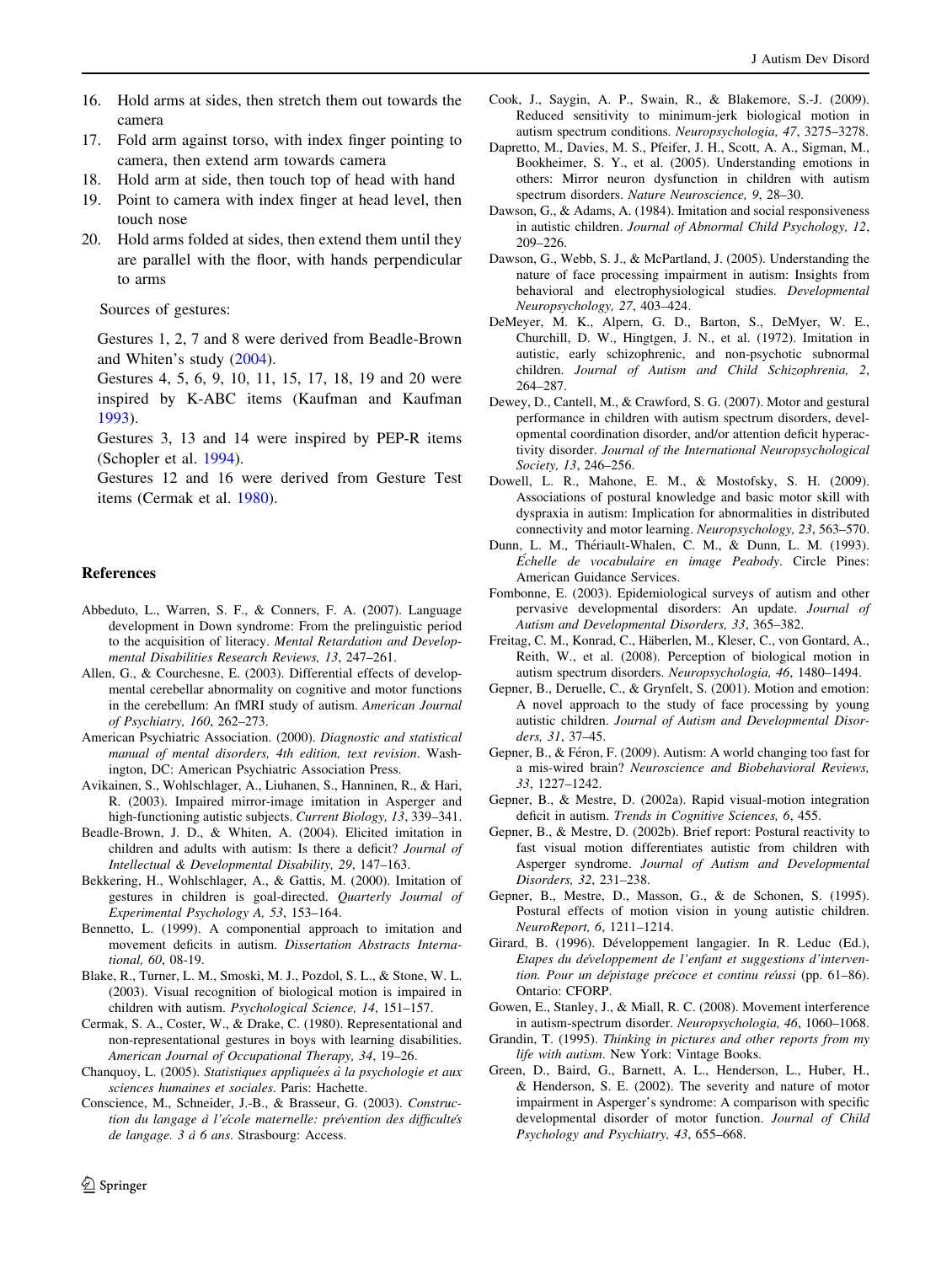- <span id="page-12-0"></span>Grézès, J., Costes, N., & Decety, J. (1999). The effects of learning and intention on the neural network involved in the perception of meaningless actions. Brain, 122, 1875–1887.
- Grudnik, J. L., & Kranzler, J. H. (2001). Meta-analysis of the relationship between intelligence and inspection time. Intelligence, 29, 523–535.
- Hadjikhani, N., Joseph, R. M., Snyder, J., & Tager-Flusberg, H. (2007). Abnormal activation of the social brain during face perception in autism. Human Brain Mapping, 28, 441–449.
- Heimann, M., & Ullstadius, E. (1999). Neonatal imitation and imitation among children with autism and Down's syndrome. In J. Nadel & G. Butterworth (Eds.), Imitation in infancy (pp. 235–253). New York: Cambridge University Press.
- Heimann, M., Ullstadius, E., Dahlgren, S. O., & Gillberg, C. (1992). Imitation in autism: A preliminary research note. Behavioural Neurology, 5, 219–227.
- Henderson, S. E., Morris, J., & Frith, U. (1981). The motor deficit in Down's syndrome children: A problem of timing? Journal of Child Psychology and Psychiatry, 22, 233–245.
- Herrington, J. D., Baron-Cohen, S., Wheelwright, S. J., Singh, K. D., Bullmore, E. T., Brammer, M., et al.  $(2007)$ . The role of MT+/ V5 during biological motion perception in Aperger syndrome: An fMRI study. Research in Autism Spectrum Disorder, 1, 14–27.
- Howell, D. C. (2009). Statistical methods for psychology. Belmonte, CA: Wadsworth Publishing.
- Kail, R. (1992). General slowing of information-processing by persons with mental retardation. American Journal of Mental Retardation, 97, 333–341.
- Kaiser, M. D., & Shiffrar, M. (2009). The visual perception of motion by observers with autism spectrum disorders: A review and synthesis. Psychonomic Bulletin & Review, 16, 761–777.
- Kaufman, A., & Kaufman, N. L. (1993). Batterie pour l'examen psychologique de l'enfant (K-ABC). Paris: ECPA.
- Klin, A., Jones, W., Schultz, R., & Volkmar, F. (2004). Letter to the editor: Dr Klin and colleagues reply. American Journal of Psychiatry, 161, 1719–1720.
- Klin, A., Lin, D. J., Gorrindo, P., Ramsay, G., & Jones, W. (2009). Two-year-olds with autism orient to non-social contingencies rather than biological motion. Nature, 459, 257–261.
- Lainé, F., Tardif, C., & Gepner, B. (2008a). Amélioration de la reconnaissance et de l'imitation d'expressions faciales chez des enfants autistes grâce à une présentation visuelle et sonore ralentie. Annales Médico-Psychologiques, 166, 533-538.
- Lainé, F., Tardif, C., Rauzy, S., & Gepner, B. (2008b). Perception et imitation du mouvement dans l'autisme: Une question de temps. Enfance, 2, 140–157.
- Leighton, J., Bird, G., Charman, T., & Heyes, C. (2008). Weak imitative performance is not due to a functional 'mirroring' deficit in adults with autism spectrum disorders. Neuropsychologia, 46, 1041–1049.
- Libby, S., Powell, S., Messer, D., & Jordan, R. (1997). Imitation of pretend play acts by children with autism and Down syndrome. Journal of Autism and Developmental Disorders, 27, 365–383.
- McCleery, J. P., Allman, E., Carver, L. J., & Dobns, K. R. (2007). Abnormal magnocellular pathway visual processing in infants at risk for autism. Biological Psychiatry, 62, 1007–1014.
- McPartland, J., Dawson, G., Webb, S. J., Panagiotides, H., & Carver, L. J. (2004). Eventrelated brain potentials reveal anomalies in temporal processing of faces in autism spectrum disorder. Journal of Child Psychology and Psychiatry, 45, 1235–1245.
- Meltzoff, A. N. (2007). The 'like me' framework for recognizing and becoming an intentional agent. Acta Psychologica, 124, 26–43.
- Milne, E., Swettenham, J., Hansen, P., Campbell, R., Jeffries, H., & Plaisted, K. (2002). High motion coherence thresholds in

children with autism. Journal of Child Psychology and Psychiatry, 43, 255–263.

- Mostofsky, S. H., Dubey, P., Jerath, V. K., Jansiewicz, E. M., Goldberg, M. C., & Denckla, M. B. (2006). Developmental dyspraxia is not limited to imitation in children with autism spectrum disorders. Journal of the International Neuropsychological Society, 12, 314–326.
- Nadel, L. (1999). Down syndrome in cognitive neuroscience perspective. In H. Tager-Flusberg (Ed.), Neurodevelopmental disorders (Chap. 9, pp. 197–222). Cambridge: MIT Press.
- Nadel, J. (2006). Does imitation matter to children with autism? In S. J. Rogers & J. H. G. Williams (Eds.), Imitation and the social mind. Autism and typical development (pp. 118–137). New York: Guilford Publications.
- Nadel, J., Guérini, C., Pezé, A., & Rivet, C. (1999). The evolving nature of imitation as a format for communication. In J. Nadel & G. Butterworth (Eds.), Imitation in infancy (pp. 209–234). New York: Cambridge University Press.
- Nadel, J., & Pezé, A. (1993). What makes immediate imitation communicative in toddlers and autistic children. In J. Nadel & L. Camaioni (Eds.), New perspectives in early communicative development (pp. 139–158). London: Routledge.
- Nadel, J., & Potier, C. (2002). Imiter et être imité dans le développement de l'intentionnalité. In J. Nadel & J. Decety (Eds.), Imiter pour découvrir l'humain: Psychologie, neuropsychologie, robotique et philosophie de l'esprit (pp. 83–104). Paris: PUF.
- Nishitani, N., Avikainen, S., & Hari, R. (2004). Abnormal imitationrelated cortical activation sequences in Asperger's syndrome. Annals of Neurology, 55, 558–562.
- Oberman, L. M., Hubbard, E. M., McCleery, J. P., Altschuler, E. L., Ramachandran, V. S., & Pineda, J. A. (2005). EEG evidence for mirror neuron dysfunction in autism spectrum disorders. Cognitive Brain Research, 24, 190–198.
- Oberman, L. M., & Ramachandran, V. S. (2007). The simulating social mind: The role of the mirror neuron system and simulation in the social and communicative deficits of autism spectrum disorders. Psychological Bulletin, 133, 310–327.
- Ohta, M. (1987). Cognitive disorders of infantile autism: A study employing the WISC, spatial relationship, conceptualization, and gestural imitations. Journal of Autism and Developmental Disorders, 17, 45–62.
- Osterling, J., & Dawson, G. (1994). Early recognition of children with autism: A study of first-birthday home videotapes. Journal of Autism and Developmental Disorders, 24, 247–257.
- Pilowski, T., Yirmiya, N., Shulman, C., & Dover, R. (1998). The autism diagnostic interview-revised and the childhood autism rating scale: Differences between diagnostic systems and comparison between genders. Journal of Autism and Developmental Disorders, 28, 143–151.
- Raven, J. (1981). Progressive matrice coloured test. Issy-les-Moulineaux: EAP, Expansions Scientifiques et Psychologiques.
- Rinehart, N., Tonge, B., Brereton, A., & Bradshaw, J. (2010). Attentional blink in young people with high-functioning autism and Aperger's disorder. Autism, 14, 47–66.
- Rogers, S. J., Bennetto, L., McEvoy, R., & Pennington, B. F. (1996). Imitation and pantomime in high-functioning adolescents with autism spectrum disorders. Child Development, 67, 2060–2073.
- Rogers, S. J., Hepburn, S. L., Stackhouse, S., & Wehner, E. (2003). Imitation performance in toddlers with autism and those with developmental disorders. Journal of Child Psychology and Psychiatry, 44, 763–781.
- Rogers, S. J., & Pennington, B. F. (1991). A theoretical approach to the deficits in infantile autism. Development & Psychopathology, 3, 137–162.